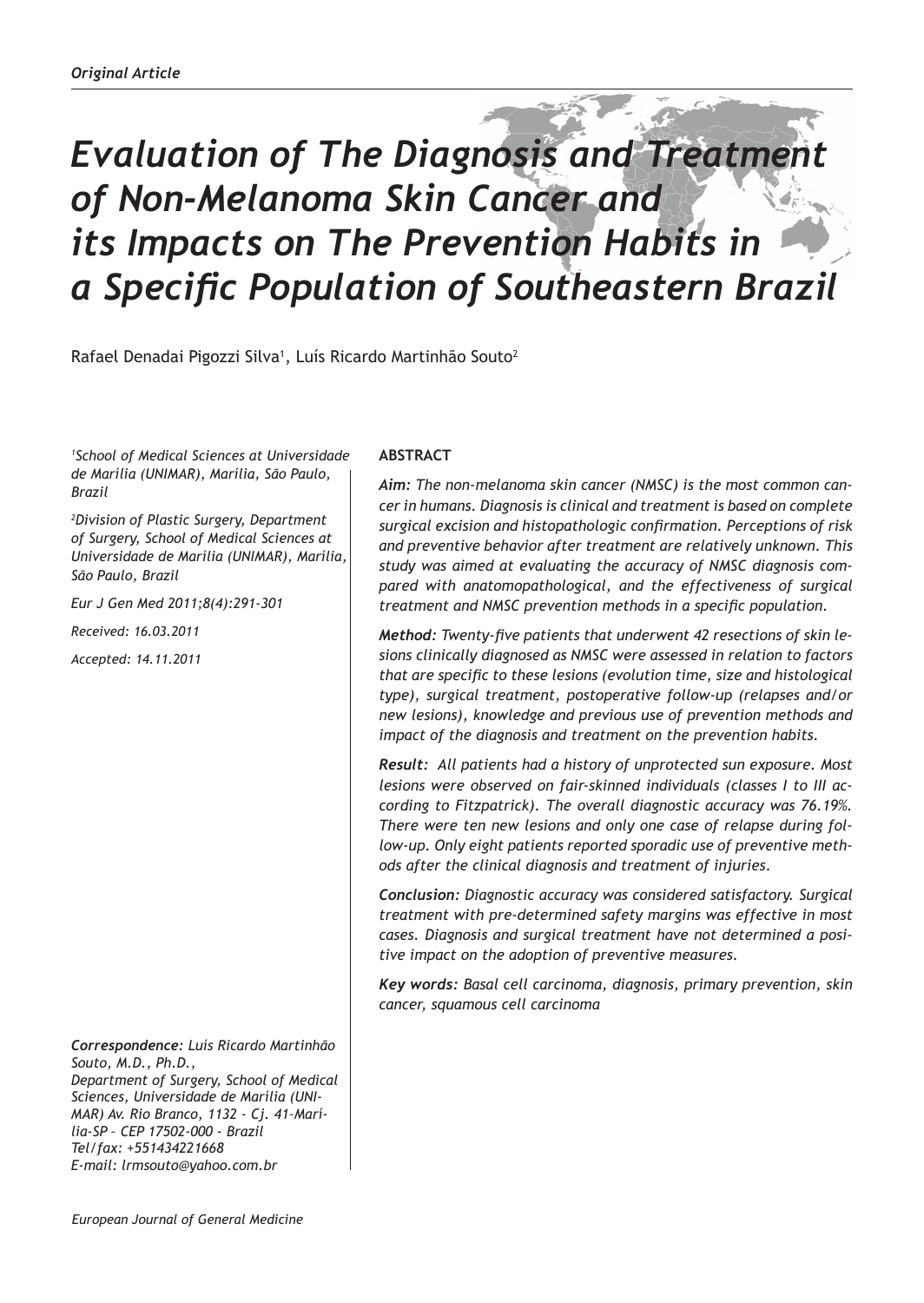# *Güneydoğu Brezilya'da Özel Bir Populasyonda Melanoma Dışı Cilt Kanserlerinin Tanı ve Tedavisi ve Bunun Önleme Alışkanlıklarına Etkisinin Değerlendirilmesi*

*Amaç: Melanom dışı cilt kanserleri (MDCK) insanlarda görülen en sık kanser türüdür. Tanı klinik olarak konulur ve tedavide temel tam cerrahi eksizyon ve histopatolojik doğrulamadır. Tedaviden sonraki risk algısı ve önleme davranışı nispeten iyi bilinmemektedir. Bu çalışmada özel bir populasyonda anatomopatolojik ile mukayese edildiğinde MDCK tanısının doğruluğunun ve MDCK önleme metodları ve cerrahi tedavi etkinliğinin değerlendirilmesi amaçlandı.*

*Metod: Klinik olarak NMSC olarak tanı konulan 42 deri lezyonu rezeksiyonu yapılan 25 hasta lezyonlara (değerlendirme zamanı, boyutu ve histolojik tipi) spesifik olan faktörler, cerrahi tedavisi, postop izlem (relaps ve yeni lezyonlar), bilgi ve daha önce koruyucu önlemlerin kullanılması ve önleyici davranışlarında tedavi ve tanının etkisi ile ilişkisi değerlendirildi.*

*Sonuç: Tanısal doğruluğun tatmin edici olduğu düşünüldü. Vakaların büyük çoğunluğunda daha önceden güvenlik marjinleri tayin edilerek yapılan cerrahi tedavi etkindi. Tanı ve cerrahi tedavi önleyici tedbirlerin alınmasında pozitif bir etkiye sahip değildi. Anahtar kelimeler: Bazal hücreli kanser, tanı, birincil önleme, cilt kanseri, squamoz hücreli kanser*

# **INTRODUCTION**

Skin cancer is a growing worldwide problem, especially in fair-skinned populations (1-3), therefore it is considered a global epidemic (2, 4, 5), leading to a huge demand and increased expenses with health services (3). The term non-melanoma skin cancer (NMSC) is primarily concerned with basal cell carcinoma (BCC – 75% of cases) and squamous cell carcinoma (SCC–20% of cases) (6). It is the cutaneous malignant tumor most commonly diagnosed in white individuals (2), with an incidence 18 to 20 times greater than melanoma (4).

The increasing incidence of this cancer is attributed to ultraviolet radiation (UV) (4, 5), considered the main environmental risk factor for its development (2, 4, 5). The increase in the number of NMSC cases in white populations, evidenced in recent decades, is probably due to a combination of increased UV exposure with the depletion of the ozone layer and increased longevity (4, 6). It is acknowledged that little is known about precursor lesions for BCC (1, 4), believing that this will evolve "de novo" (4). In the case of SCC, actinic keratosis and Bowen's disease (SCC in situ) are considered precursor lesions (1, 4). NMSC tends to be located in areas more exposed to UV radiation, such as head and neck (4, 6), what brings, even when there is a good prognosis (2, 3, 5, 6), a high morbidity rate (1, 5) through the evolution of the lesion or as a treatment sequela (3, 5).

The diagnosis of NMSC is predominantly clinical, and it is confirmed by histopathologic evaluation (1, 7). The surgical excision with predetermined safety margins is the most appropriate treatment (1, 8, 9). Prevention and early detection in NMSC cases are fundamentally important to hold down the rise in incidence rates (4), reduce financial costs (2, 3, 5) and morbidity (1, 3, 5). Despite the importance of prevention, risk perception and preventive behaviors after treatment are relatively unknown (10).

The aim of this study was to evaluate, through a prospective observational study, the accuracy of clinical diagnosis of NMSC when compared with the histopathologic analysis, and the effectiveness of surgical treatment and prevention methods in a specific studied demographic population.

### **MATERIALS AND METHODS**

This study was approved by the Ethics and Human Research Committee at School of Medical Sciences at Universidade de Marília (UNIMAR) and it is in accordance with the Helsinki Declaration of 1975, as amended in 1983. It was conducted a prospective observational study of all 25 patients enrolled in the service of plastic surgery at School of Medical Sciences at UNIMAR who underwent surgery for resection of skin lesions clinically diagnosed as NMSC, from February 2008 to September 2009. We assessed the time and the clinical history of skin lesions, the surgical treatments carried out, the anatomical locations of the skin lesions and the histological types identified after surgical resections, duration of postoperative follow-up and recurrences and/or new skin lesions.

All patients were called during the postoperative followup to respond to a clinical questionnaire specifically designed to evaluate and confirm previous data regarding personal and family risk history for the development of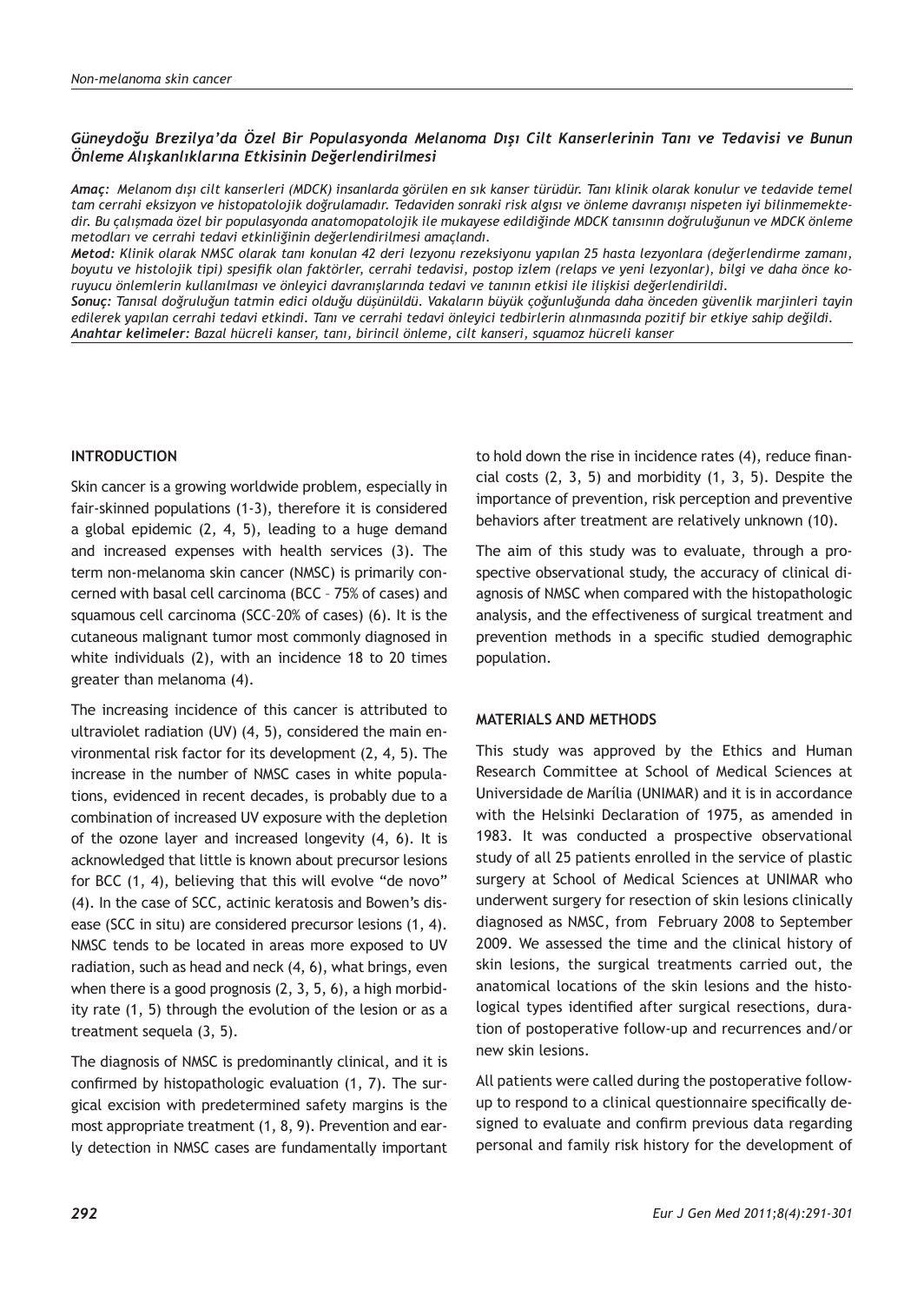| <b>Table 1.</b> Distribution of patients (n:25) according to |  |  |
|--------------------------------------------------------------|--|--|
| the peak UV-radiation hours (15).                            |  |  |
|                                                              |  |  |

*Table 2. Distribution of Fitzpatrick skin phototypes (11) according to the number of patients (n:25), skin lesions with clinical hypothesis of NMSC (n:42) and lesions confirmed histologically as NMSC (n:32).*

| Hours of sun exposure      | Patients |     |  |
|----------------------------|----------|-----|--|
|                            | n        | %   |  |
| 08h - 10h and/or 16h - 18h | 2        | 08  |  |
| $10h - 16h$                | 23       | 92  |  |
| Total count                | 25       | 100 |  |
|                            |          |     |  |

NMSC, knowledge and previous use of prevention methods and impact of the diagnoses and treatments of skin lesions on habits for the NMSC prevention.

| Fitzpatrick<br>phototypes | Patients |    | Clinical<br>of NMSC | hypothesis | <b>NMSC</b> | Lesions confirmed as |
|---------------------------|----------|----|---------------------|------------|-------------|----------------------|
|                           | n        | %  | n                   | %          | n           | %                    |
|                           | 2        | 8  | 6                   | 14.29      | 5           | 15.62                |
| Ш                         | 10       | 40 | 13                  | 30.96      | 10          | 31.25                |
| III                       | 10       | 40 | 17                  | 40.47      | 12          | 37.50                |
| IV                        | 3        | 12 | 6                   | 14.38      | 5           | 15.62                |
| $V - VI$                  |          |    |                     |            |             |                      |
| Total                     | 25       |    | 42                  |            | 32          |                      |

*NMSC: Non-melanoma skin cancer*

### **RESULTS**

The 25 evaluated patients presented 42 distinct skin lesions with hypotheses of NMSC, all treated surgically. Fifteen patients (54.1%) were women and ten (45.9%) men. Ages at diagnoses ranged from 34 to 88 years old, with an average of 63.88 years. All patients were from the city of Marília, in São Paulo State, southeastern Brazil. Four patients had a body mass index (BMI) greater than 30 kg/m<sup>2</sup> (one had a BMI above 40 kg/m<sup>2</sup>). Smoking was reported by eight patients and alcoholism by three. Four patients had no formal instruction and sixteen had only incomplete elementary school. All 25 patients presented a previous history of sun exposure, eighteen reported being exposed continuously (occupational) and seven reported intermittent exposure (leisure). The sun exposure times for patients are present-

ed in Table 1. Sixteen patients had occupations in rural areas, reporting the beginning of professional activities by eight years old. Only four patients had indoor activities without direct sunlight. Seven patients reported a positive family history of skin cancer. During the clinical examination, 18 patients reported more than five episodes of burns due to sun exposure throughout life. Most skin lesions (36 of 42 found) were observed in fairskinned individuals (22 of 25 patients), belonging to classes I to III of Fitzpatrick (11) (Table 2).

The majority (95.23%) of the 42 skin lesions observed in the 25 patients had an evolution of more than six months. Clinically, 47.62% of the lesions corresponded to BCC and 52.38% to SCC. After surgical resection of the

| Table 3. Comparative analysis between clinical hy-      |
|---------------------------------------------------------|
| pothesis and histological examination of lesions surgi- |
| cally removed (n:42)                                    |

| <b>NMSC</b> | Clinical<br>hypothesis |       | Pathological<br>dant | diagnosis concor- | Accuracy |
|-------------|------------------------|-------|----------------------|-------------------|----------|
|             | n                      | %     | n                    | %                 | %        |
| BCC         | 20                     | 47.62 | 14                   | 43.35             | 70       |
| <b>SCC</b>  | 22                     | 52.38 | 18                   | 56.25             | 81.82    |
| Total count | 42                     | (100) | 32                   | 100               | 76.19    |

*NMSC: Non-melanoma skin cancer, BCC: basal cell carcinoma, SCC: squamous cell carcinoma*

*Table 4. Discordant pathological diagnosis of clinical hypotheses (n:10)*

| Pathological diagnosis | Clinical hypothesis<br>BCC |       | <b>SCC</b>    |     |  |
|------------------------|----------------------------|-------|---------------|-----|--|
|                        | n                          | %     | n             | %   |  |
| Actinic keratosis      | 5                          | 83.33 | $\mathcal{L}$ | 50  |  |
| Seborrhoeic keratosis  | 1                          | 16.67 |               |     |  |
| Dermal fibrosis        |                            |       | 1             | 25  |  |
| Acute folliculitis     |                            |       | 1             | 25  |  |
| Partial count          | 6                          | 100   | 4             | 100 |  |
| Total count            | 10                         | 100   |               |     |  |

*BCC = basal cell carcinoma; SCC = squamous cell carcinoma*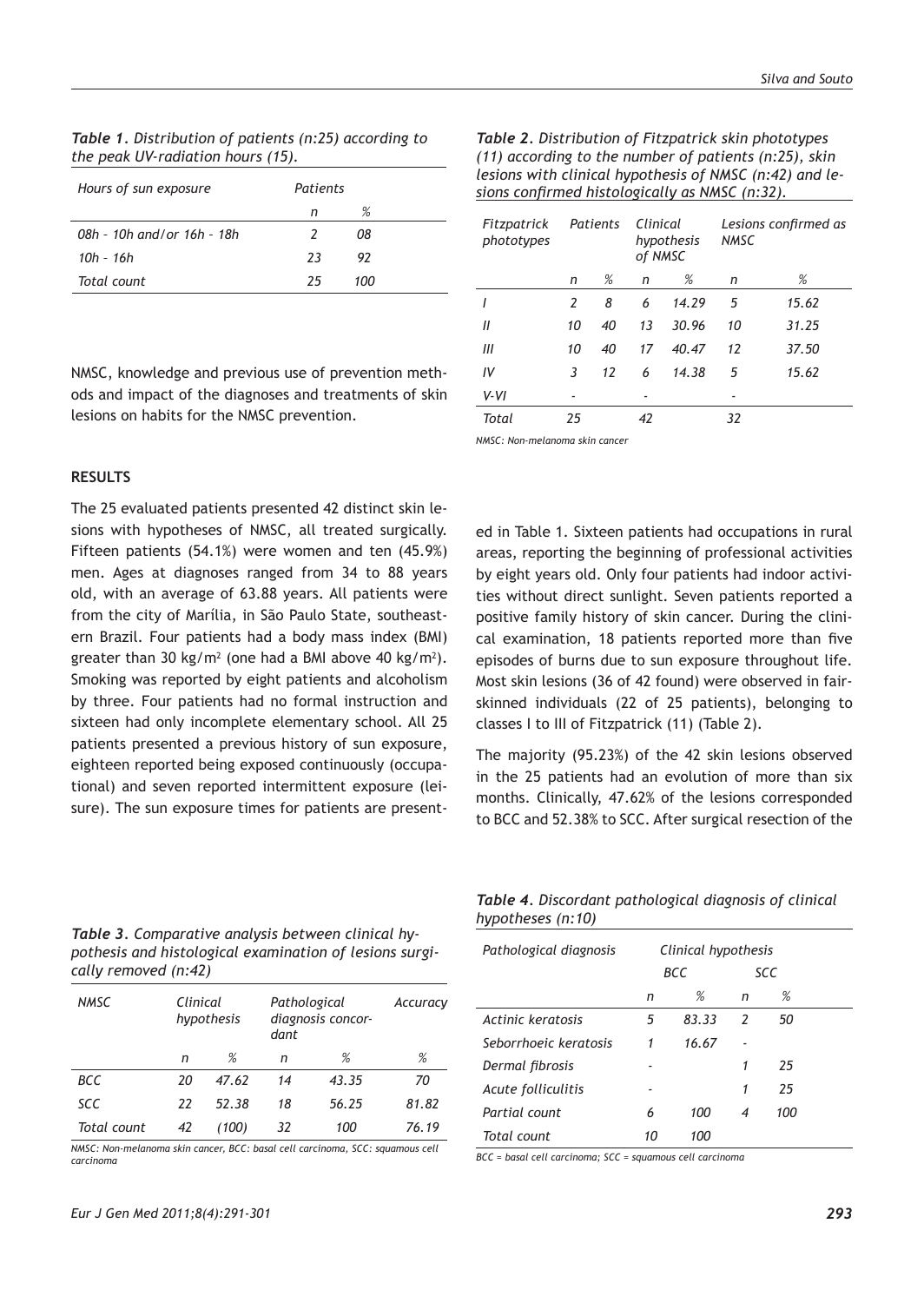| Anatomical site      | BCC<br>n:14  | SCC<br>n:18    | Actinic keratosis<br>n:7 | Acute folliculitis<br>n:1 | Dermal fibrosis<br>n:1 | Seborrhoeic keratosis<br>n:1 |
|----------------------|--------------|----------------|--------------------------|---------------------------|------------------------|------------------------------|
| <b>Head and neck</b> |              |                |                          |                           |                        |                              |
| Scalp                |              | 2              |                          |                           |                        |                              |
| Forehead             | $\mathbf{1}$ | $\overline{2}$ | 1                        |                           |                        |                              |
| Nose/eyelid/<br>chin | 9            | $\mathbf{1}$   | 2                        | $\mathbf{1}$              | 1                      |                              |
| Temple               |              | $\mathbf{1}$   |                          |                           |                        |                              |
| Cheek                |              | 1              |                          |                           |                        |                              |
| Lip                  |              |                |                          |                           |                        |                              |
| Ear                  | 2            |                |                          |                           |                        |                              |
| Neck                 | $\mathbf{1}$ | 2              | 2                        |                           |                        | 1                            |
| <b>Torso</b>         |              |                |                          |                           |                        |                              |
| Shoulder             |              |                |                          |                           |                        |                              |
| Chest                | 1            | 1              |                          |                           |                        |                              |
| Abdômen Back         |              |                |                          |                           |                        |                              |
| <b>Extremities</b>   |              |                |                          |                           |                        |                              |
| Arms                 |              | 1              |                          |                           |                        |                              |
| Forearm              |              | 4              |                          |                           |                        |                              |
| Wrist/hand           |              | $\overline{2}$ |                          |                           |                        |                              |
| Thigh                |              | $\mathbf{1}$   |                          |                           |                        |                              |
| Leg                  |              |                |                          |                           |                        |                              |
| Foot/ankle           |              |                |                          |                           |                        |                              |
| Partial count        | 14           | 18             | 7                        | 1                         | 1                      | 1                            |
| Total count          | 42           |                |                          |                           |                        |                              |

*Table 5. Distribution of lesions in different parts of the body according to the pathologic examination (n:42)*

*BCC = basal cell carcinoma; SCC = squamous cell carcinoma*

lesions, the definitive diagnoses were ratified by pathological examinations and 14 cases of BCC, 18 SCC, 7 actinic keratosis, 1 seborrhoeic keratosis, 1 acute folliculitis and 1 dermal fibrosis were confirmed. The global diagnostic accuracy (agreement) was 76.19% (Tables 3 and 4). The anatomical sites of incidence are presented on Table 5 according to histological types of lesions found in pathological examinations. Table 6 shows the diagnostic accuracy according to the anatomical sites.

Regarding size, 12 cases of SCC were smaller than two centimeters, five had between two and five centimeters and only 1 case was larger than five centimeters. In cases of BCC, 8 lesions were smaller than two centimeters and 6 had two to five centimeters. In the histopathologic evaluation 9 SCC cases presented a well- differentiated standard, 5 a moderately differentiated pattern, 1

a little differentiated pattern, and 3 cases corresponded to SCC in situ. For the cases of BCC, 9 presented a nodular pattern, 3 had a sclerodermiform pattern, and 2 had and ulcerated pattern. Only one lesion (moderately differentiated SCC) presented involved lateral margins on histopathologic examination.

In 20 patients, 32 skin lesions were confirmed by anatomopathological examinations, as corresponding to the clinical hypotheses formulated before the surgeries. The average number of skin lesions confirmed as SCC and BCC for each individual was 1.54 and 1.44, respectively; ranging from one to three lesions per patient. No patient had more than a different histological type of NMSC (BCC or SCC) in the evaluated period. The mean postoperative follow-up was 19.75 months, ranging from 12 to 24 months. During follow-up, nine patients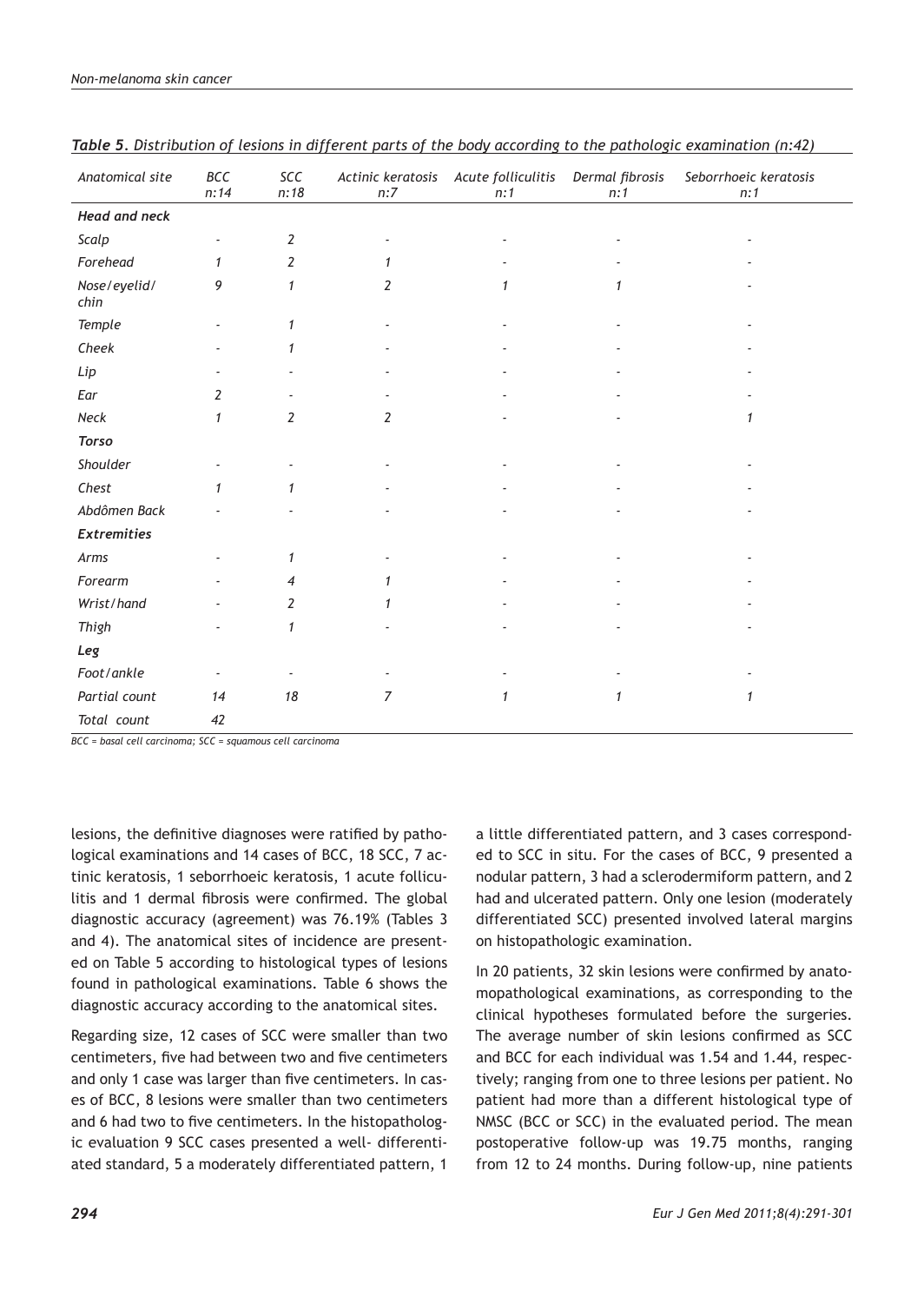| <b>BCC</b>           |       |       |
|----------------------|-------|-------|
|                      |       | SCC   |
| <b>Head and neck</b> |       |       |
| Scalp                | ٠     | 100   |
| Forehead             | 100   | 66.67 |
| Nose/eyelid/chin     | 69.23 | 33.33 |
| <b>Temple</b>        |       | 100   |
| Cheek                |       | 100   |
| Lip                  |       |       |
| Ear                  | 100   |       |
| <b>Neck</b>          | 50    | 100   |
| <b>Torso</b>         |       |       |
| Shoulder             |       |       |
| Chest                | 100   | 100   |
| Abdomen Back         |       |       |
| <b>Extremities</b>   |       |       |
| Arms                 |       | 100   |
| Forearm              |       | 100   |
| Wrist/hand           |       | 66.67 |
| Thigh                |       | 100   |
| Leg                  |       |       |
| Foot/ankle           |       |       |

| Table 6. Distribution of lesions in different parts of |  |  |
|--------------------------------------------------------|--|--|
| the body according to the diagnostic accuracy (n:42)   |  |  |

*BCC = basal cell carcinoma; SCC = squamous cell carcinoma*

presented ten new skin lesions (NMSC) in anatomical sites different from the originally treated ones; these new lesions were surgically removed and studied by histopathology. There was only one case of relapse during the study period (Table 7).

All the studied patients reported that, before having skin lesions, they were unaware of any relationship of skin cancer with sun exposure, and they also ignored any prevention method or self-examination technique of NMSC. After clinical diagnoses of the lesions, surgical treatment and during follow-up appointments after surgery, all patients reported being informed, oriented and having knowledge about prevention and self-examination methods that they previously denied knowing. However, only eight patients said they were making sporadic use of the preventive methods taught.

| Variable          | Skin Lesions (n) |
|-------------------|------------------|
| Relapse           |                  |
| <b>BCC</b>        |                  |
| <b>SCC</b>        | 1                |
| New lesions       |                  |
| BCC               | 4                |
| SCC               | 5                |
| Actinic keratosis | 1                |

*Table 7. Presence of relapse (N=1) and new skin lesions (n:10) according to the pathologic examination*

*BCC = basal cell carcinoma; SCC = squamous cell carcinoma*

#### **DISCUSSION**

According to a recent survey (2), the highest incidence of NMSC was found in Australia, in Zimbabwe among the inhabitants of European origin, and in Brazil. In the later, the National Cancer Institute (INCA) (12) estimated that, for the year 2010, the new cases of NMSC correspond to 23.3% of all new cancer cases in the country.

The study presented here was conducted in a specific socio-demographic population, living in the city of Marília, São Paulo State, in southeastern Brazil. The city of Marília is located at latitude of 22.21° south and longitude 49.56° west. It has an estimated population of 225.938 inhabitants for the year of 2009, and this region was colonized mainly by Italian, Spanish, Japanese and Syrian immigrants (13). The ultraviolet index (UVI) estimated for the city of Marília (UVI = 10) is considered very high (14).

The risk for NMSC development is higher among residents of environments with high solar radiation (1). The power of solar radiation depends on many environmental factors, including time of day (higher between 10:00 AM and 4:00 PM), season (higher in the summer), latitude (higher in the tropics), altitude (the higher, the more increased), weather (higher in the absence of clouds) and reflection of radiation (increases in the presence of materials that reflect the sun such as asphalt, water, snow and sand) (1, 4, 6, 15).

Over 80% of NMSC occur in body areas that are most exposed to sunlight, such as head and the back of hands (3, 6), but it may also appear on non-exposed sites (6). BBC occurs predominantly in the face, trunk and shoul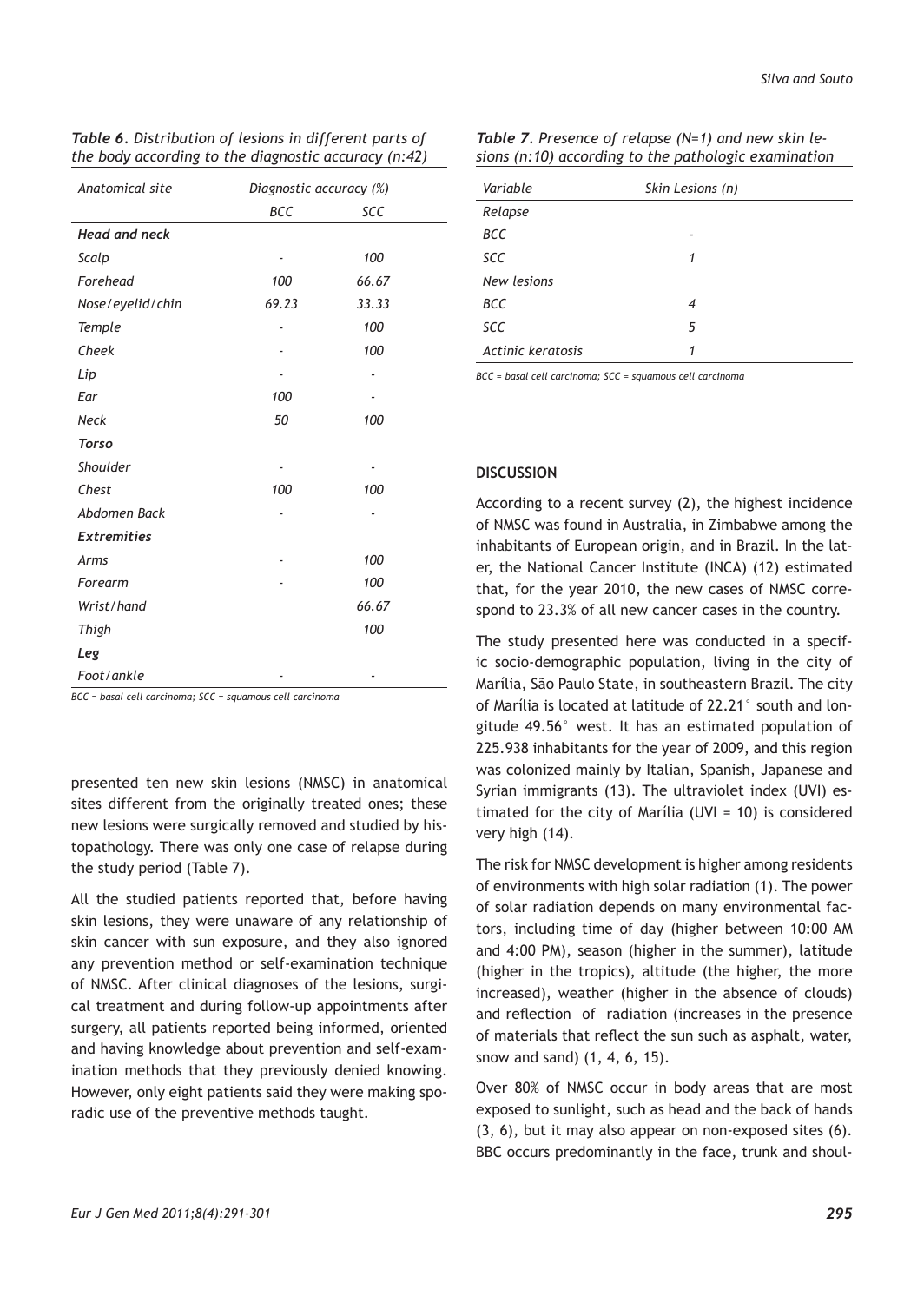ders (16), differing from the SCC that arises most often in the limbs (16) and this was also observed in this study.

The histological type varies according to the profile of sun exposure (2). Chronic sun exposure seems to be the main cause of SCC (1-3, 9, 15). In contrast, BCC occurs due to intermittent sunlight exposure (1-3, 15) and history of sunburns (2), especially during childhood and adolescence (1, 2, 8). Most of the evaluated patients (18/25) reported exposure to UV radiation since childhood in a chronic form. During clinic visits, both pre and postoperatively, 18 (72%) of 25 patients suspected of NMSC reported more than five previous episodes of burns resulting from exposure to sunlight. Exposure to solar radiation is usually measured through the categorization of exposure (recreational or professional) (5, 6). According to a recent study (17), the risk of developing NMSC is substantially higher for both sexes among outdoor workers in comparison with indoor workers not directly exposed to UV radiation. The vast majority of patients in this study were farmers and rural residents, similar to what was reported in the literature concerning the environmental risk factors for developing NMSC (15, 17). Associated with sun exposure, other risk factors may influence the onset of NMSC (1, 2, 8, 9). In this series, there was a predominance of patients with phototypes I to III Fitzpatrick classes, consistent with the predominance of fair-skinned people in the study area due to the local colonization pattern (13). The risk of NMSC increases with age (5), and 80% of cases occur in people aged 60 or older (1), which is in accordance with the data presented here. Women were the majority among our patients. Although there are studies showing a higher risk of NMSC development for men (5), there are others (10, 18) that corroborate this paper and show a higher NMSC incidence in women.

Currently, the increasing rates of BCC in young people, especially women (3), and the association between risk factors, mainly in young white people with lower educational levels (19) cause great concern. In this study, a 34-year-old patient showed a progressively growing lesion in the left frontal region, with a diagnosis of BCC confirmed by the anatomopathological examination, and after one year, she returned during the follow-up presenting a new lesion also located in the left frontal region. She reported that, for several years, kept the skin tanned by applying cooking oil all over the body during sun exposure, which occurred mainly at times of increased UV radiation. Tanning artificial sessions, also

known as a high risk factor for developing NMSC (19), were reported during this same period.

There is a relationship between smoking and SCC of the lower lip and between chronic skin lesions and SCC (9). None of the patients presented SCC in areas of previous chronic lesions, but a 74-year-old patient showed a moderately differentiated SCC, with more than five centimeters length, relapsing in the thenar region of his left hand. This patient stated smoking a pipe for more than 60 years holding it with his left hand; probably the lesion was caused by the contact of the pipe, with high temperatures in the reservoir of smoke, with the skin.

The presence of actinic keratosis and/or Bowen's disease (SCC in situ) increases the risk for NMSC, as these skin lesions may progress to malignancy (1, 4). In seven patients with clinical suspicion of NMSC, the final diagnosis, determined by pathological examination, was actinic keratosis, and because they are in risk of developing NMSC they were given all the recommendations for photo-protection and regular self-examination of the skin. Due to the impact of NMSC in terms of public health (5), and because this is a potentially curable disease (4, 7), it is expected that doctors are able to accurately diagnose these skin lesions (15). Early diagnosis determines that the NMSC is rarely fatal (5-7), with survival rates close to 99% (6). Serious morbidities related to NMSC are often the result of the delayed diagnosis (7).

A wide variety of technologies is available for the noninvasive diagnosis of NMSC (7). Many of these technologies can assist in the diagnostic accuracy (6), for example, good lightning and visual magnification of the examination field with a dermatoscope (8). However, clinical examination and histopathologic evaluation should not be substituted yet (1, 7). Incisional biopsy of the lesion, for suspicion of both BCC and SCC is indicated when there is diagnostic uncertainty (8, 9); it can be time consuming, costly and sometimes crippling and painful for the patient, not being justified in most cases (7). The accuracy of the NMSC clinical diagnosis is approximately 60.2% (20); in relation to BCC it ranges from 59% to 88.93% (18, 20-23) and for SCC it ranges from 25% to 67.4% (18, 20-23). The diagnostic accuracy presented in this study is within the variation observed in the literature for both BCC and SCC. In other studies, on the contrary of ours, the diagnostic accuracy for BCC is higher than for SCC (7, 21, 22).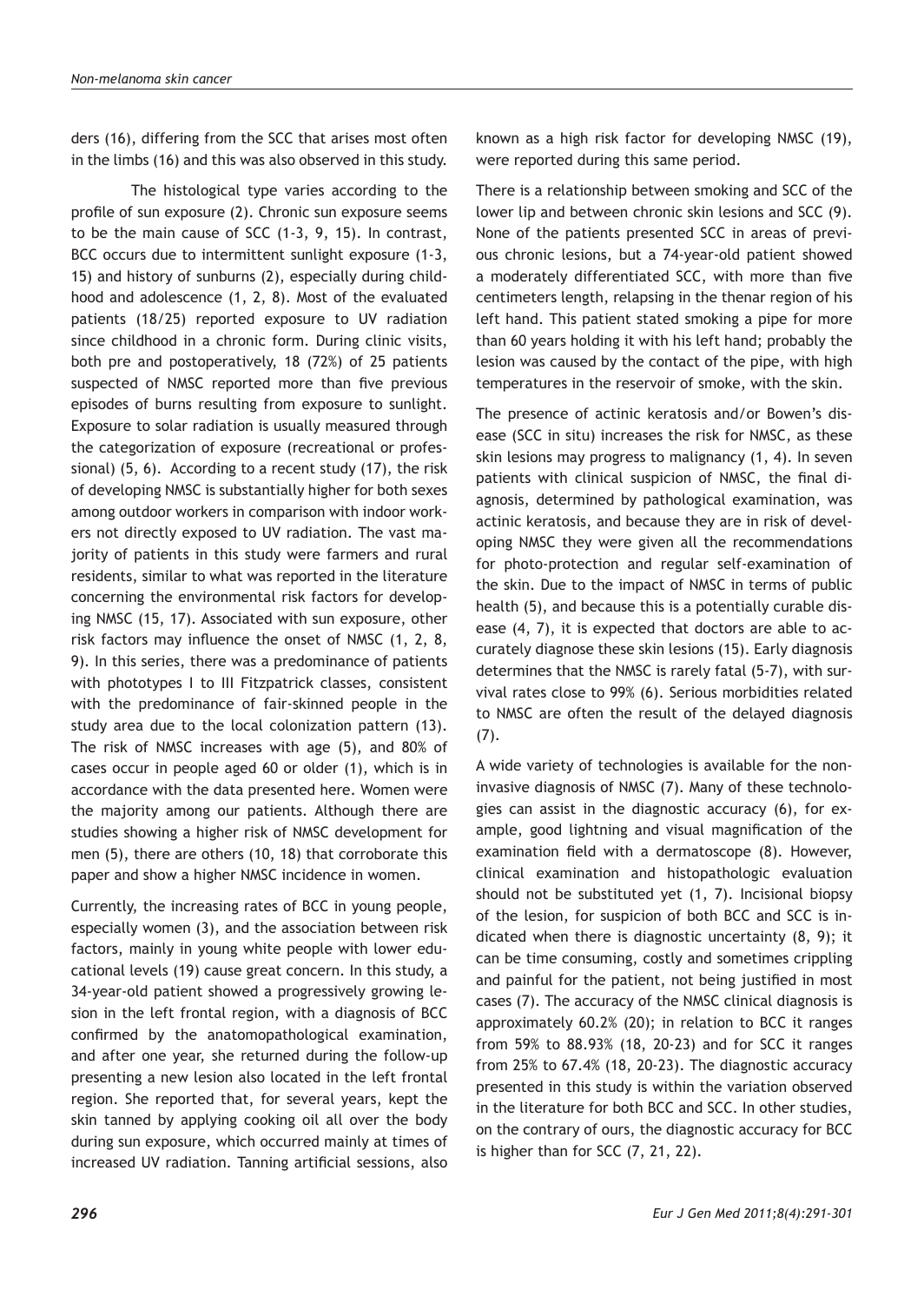In the present study, all clinical hypotheses of NMSC were determined by a single plastic surgeon. The diagnostic accuracy varies according to the experience and training of physicians (21). Diagnostic accuracy varies from 25% (general practitioner) to 89% (dermatologist), according to the specialization degree of the medical examiner and the sample analyzed (21). In a previous paper (23), dermatologists accurately diagnosed 59% and 39% cases of BCC and SCC, respectively. In another study (22), a plastic surgeon accurately diagnosed 70% of BCC and 25% of SCC.

It is important to highlight that, despite NMSC is a common disease (2) and early diagnosis is very important (7, 16), errors in diagnostic hypotheses occur fairly frequently, even when the patients are evaluated in a specialized center for the treatment of skin cancer (24). This fact implies the need for an improvement in medical training regarding these lesions (16, 24). Another important aspect is that high rates of false negatives and false positives can not be ignored (7). In this study, ten diagnoses were false-positive, accounting for 23.8% of the total formulated diagnostic hypotheses, what is below the percentages reported in other studies (22, 25) that reported that up to 40% of the cases of suspected malignant lesions may, indeed, be benign lesions (22). There are reports (25) in which skin lesions clinically diagnosed as BCC, after the pathological examination, were revealed as actinic keratosis (7.5%), Bowen's disease (6.4%) and SCC (5.7%); and that the suspicious SCC lesions were actually actinic keratosis (11.1%), Bowen's disease (3.1%) and BCC (43%) (25). In cases of diagnostic doubts or of suspicious lesions for malignancy, surgical intervention is needed to confirm the diagnosis by histopathology, which remains as the gold standard for NMSC diagnosis (1, 22). In this study, for most cases of the discordant anatomopathological diagnoses of the clinical hypotheses previously made, surgical excision was justified in cases of actinic keratosis since this is considered as a pre-malignant lesion with indication for resection (16, 25).

One of the lesions which led to diagnostic disagreement occurred in one patient who had been referred for evaluation of a nasal lesion, which arouse after she had undergone prior excision biopsy with anatomopathological diagnosis of SCC. This patient underwent further surgical excision and it was found no evidence of neoplasia in the examined surgical piece. Here it is possible that the diagnostic accuracy of anatomopathological exami-

nations has exerted some influence on the outcome of clinical diagnostic accuracy (22), since the histopathologic examinations were carried out by different doctors after two separate surgeries. There are situations where there is disagreement between the anatomopathological diagnoses provided by two different experts (22) and, in general, differences between observers can not be overlooked as a potential source of misdiagnosis and choice of treatments (7).

In the study presented here, as in another recently published one (16), the diagnostic accuracy varied according to the affected anatomical area of the body. In both studies, the diagnostic accuracy, when stratified by tumor site, was highest in places where lesions occur more frequently (16). It is feasible to assume that the behavior learned by doctors causes an excess of malignant lesions' diagnoses (BCC and SCC) at the respective locations of the body where they most commonly occur, and an underestimation of lesions in body sites where they are less frequent (16). The probability of NMSC cure is strongly correlated with the number of prognostic factors (8, 9). The presence or absence of these prognostic factors allows inferring whether individual lesions present low or high recurrence risk after treatment (8). Immunosuppression, inadequately excised lesions, recurrent or relapsed lesions, and lymph node involvement or distant metastases are important determinants of a worse prognosis (1, 8, 9).

Factors associated with poor prognosis for BCC include tumor type (morphoeic), lesion size (larger than five centimeters), visual definition of clinical margins (poorly defined lesions have a higher recurrence risk), deeper tumor, location (face lesions, especially around the eyes, nose and lips), histological sub-type (infiltrative or micro-nodular) and histological characteristics of aggression, such as perineural and/or perivascular involvement (1, 8).

In SCC cases, the factors associated with worse prognosis include tumor size (larger than two centimeters), location (low risk corresponds to areas exposed to sun, except the lips and ears – there is a greater risk in periorificial areas), SCC on areas of radio-dermatitis, scars from burns, ulcers and areas of chronic inflammation, histological sub-type (mucoepidermoid, acantholytic, desmoplastic), histological features of aggression (perineural invasion; degree of cytological differentiation: well differentiated/not well or undifferentiated) (1, 9).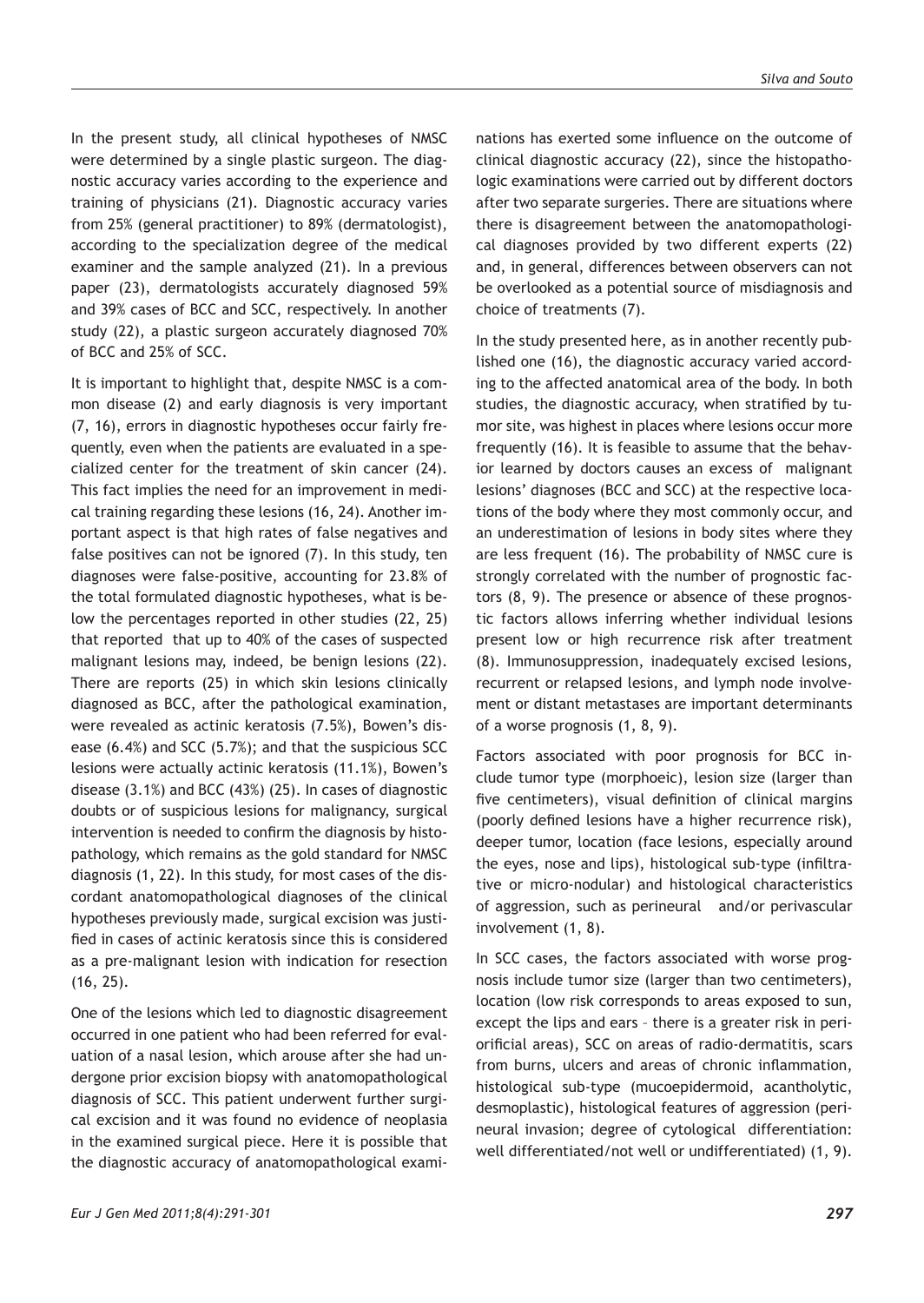According to clinical and histological criteria, the prognoses of patients with SCC can be classified into two groups (9): group 1 – SCC of very low risk, which are those that have no criterion for a poor prognosis; group 2 – SCC with significant risk of recurrence and/or metastasis, in which the presence of a single criterion is sufficient to classify the SCC in this group. Group 2 is very heterogeneous in terms of prognosis, since the risks posed by each of the prognostic criteria are variable, and the association of several independent criteria increases the risk (9).

The primary goal of the NMSC treatment is the complete removal of the lesion (1, 18), and a cosmetically acceptable result is an important secondary objective (1). Unfortunately, in some situations the evolution of lesions and/or the surgical techniques can lead to poor cosmetic results. To ensure complete removal of NMSC, it is always the histological examination of surgical margins of the lesions (1), because surgical excision with safety margins free of neoplasia on histopathology is the main treatment goal (1, 8, 9, 26). The therapeutic option adopted in all cases of this study was the surgical resection of lesions with adequate safety margins.

In the evaluation of NMSC surgical treatment, the rate of incomplete removal is a useful indicator of clinical performance and effectiveness, since it is related to the cure rates and relapse and eventually it interferes with morbidity and mortality and also with the total financial cost of the treatment (26). It is well known that the probability of NMSC relapse is directly related to the adequacy of surgical excision (22). Relevant factors associated with incomplete excision include the surgeon's experience, the anatomical affected site, the sub-type of the lesion, and the excision of multiple tumors during the same surgical procedure (8). The extent of surgical excision margins ranges from 2 to 5 mm for BCC (8) and can reach up to 15 mm for SCC (18), depending on different criteria adopted by specialty professional organizations in different countries (1).

Surgical excision with safety margins is the preferred treatment for low and high risk BCC (8), with rates of complete excision close to 98% (18, 27) and with recurrence rates of less than 2% in five years after the complete histological excision (8). The lateral margins of excision for primary well-defined BCC should be approximately four millimeters beyond the clinically apparent margins of the lesion (8). The treatment of the large

and/or morphoeic BCC is an exception and requires margins with 13 to 15 mm in order to obtain similar rates of treatment success (1, 8, 26). The determination of deep surgical margins depends on the local anatomy and the excision by subcutaneous fat is the minimum recommended treatment (8).

A major problem in the surgical treatment of BCC is the eventual finding of positive surgical margins, on histopathologic examinations, of excised lesions; because histological evidence of residual neoplasia (BCC) on the margins of the surgical specimen, by itself, does not necessarily predict the risk of recurrence and vice versa (28). In the lesions with anatomopathological diagnosis of BCC evaluated in this study, no compromised margin of surgical excision was observed. In the literature, incomplete excision, where one or more surgical margins are compromised by the tumor (BCC), ranges from 1.54% to 13.7% of the reported cases (26). Following incomplete histological excision of BCC, the recurrence rates vary from 19% to 100% (18, 28) and this risk is directly related to the adequacy of surgical excision (18). The greatest recurrence risks occur in lesions in which surgical excision margins (lateral and/or deep) are compromised by the BCC or when the incomplete excision was performed to remove a recurrent BCC, and especially in those tumors caused by radiation therapy (8).

Although there is no consensus on the best decision before a histological examination that shows positive margins in BCC (incomplete excision) (28), there is evidence (8) that support a policy of re-excision for these cases when the lesions involve anatomical sites of greater relevance, such as the face; when the surgical defect was repaired flaps; or when the histological analysis shows an aggressive histological subtype (8). For the treatment of recurrent BCC, it is usually required surgical margins of peripheral excision greater than those used to remove the primary lesion, and it is suggested margins of 5 to 10 mm (8).

In cases of SCC, since there is a greater risk of metastasis recurrence (9), it is important that before the surgery, a patient's initial assessment characterizes the loco-regional extent of the lesion and the commitment at distance (9). Clinical examination should include inspection of all skin for the detection of other lesions and palpation of lymph nodes of preferred draining in the affected anatomical region (9). For primary low risk SCC (group 1), further examinations are not justified. As for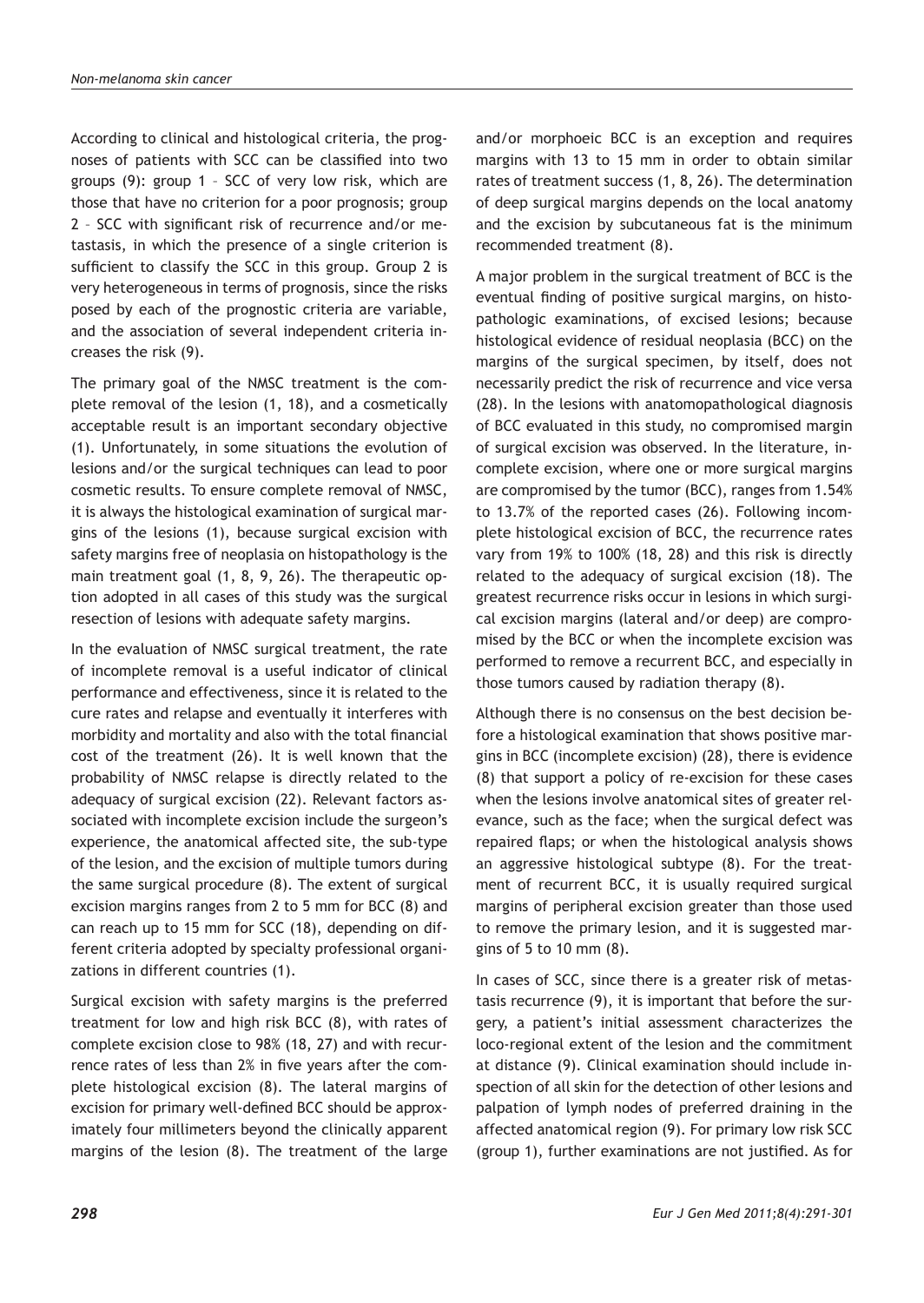the primary SCC with a significant risk of recurrence or metastases (group 2), in addition to careful clinical examination, a loco-regional ultrasound examination can be carried out for the investigation of metastases (9).

The surgical excision with adequate safety margins is the treatment of choice for most cases of SCC (9). Lateral surgical safety margins should be four millimeters for lesions smaller than two centimeters (9, 26); and larger than six millimeters for primary lesions with more than two centimeters (9), or for high risk lesions (group 2) (1, 9, 26). In relation to the deep margins, surgical excision should involve the hypo-dermis, respecting fascia, periosteum and perichondrium, since these structures are not in contact with or invaded by the tumor (9).

In different series, the percentage of surgical margins compromised by SCC ranges from 3.9% to 15% (22, 26), with a recurrence rate ranging from 4% to 50% of the cases (20). According to a recent guideline (9), if the surgical margins are compromised by SCC (incomplete excision), it is essential the re-excision with a 4-6 mm safety margin, and if this is not feasible, adjuvant treatment (radiotherapy or chemotherapy) may be an acceptable option (9). In the study presented here, there was only one SCC case with one of the lateral excision margins committed, and local recurrence in a patient with an extensive primary SCC larger than 5 centimeters in the palm of his left hand. Initially, the procedure for this patient was the clinical follow-up, since the patient had high surgical risk and there were no clinical signs of relapse. Twenty two months after the first surgery there was evidence of lesion recurrence in the left hand. The lesion was excised again with surgical margins and adequate security, and after the recurrence confirmation on the histopathologic examination, the patient was referred to radiotherapy.

There seems to be no consensus on the length of postoperative follow-up for NMSC patients (9, 29). However, the possibility of recurrence (8, 9), the appearance of new malignant skin tumors (4, 5, 10) and increased risk of developing metastases in SCC (9) are strong arguments for the monitoring of individuals for long periods, preferably by someone who has experience in treating skin cancer (22).

In this study, nine patients were operated with suspects of ten new NMSC lesions (Table 7). The average followup was 19.75 months. The hypotheses of new NMSC were confirmed by histological examinations in nine of these cases. In three years of follow-up, the risk of a SCC patient to develop a new SCC is approximately 18% (10); and for a BCC patient, the risk of a new BCC is approximately 44% (10).

There is no consensus on the follow-up length of patients treated for NMSC (9, 29), nor on the intervals between appointments in the period of postoperative follow-up, but it is recommended that follow-up time be a minimum of three years (8). For patients with SCC, in high-risk cases (group 2), the clinical examination must be interleaved every 3-6 months and a loco-regional ultrasound examination of the draining anatomic area of drainage is recommended every six months for a follow-up period of five years (9). All patients should be trained to perform skin self-examination and advised on protection (prevention) against UV radiation (8, 9). In our service, all cases with NMSC histopathologic confirmation are followed closely by an average of 24 months, and then they are referred to follow-up at basic health services.

The incidence of NMSC continues to increase (1), which will imply in a large impact on the financial costs (5, 15), becoming a major challenge in terms of public health management (5). Effective prevention is an urgent demand (15), because through it, it may be possible to halt the increase in incidence rates (4) and to reduce the financial costs (2, 5) and the morbidity (1, 5) of this type of cancer, considered as one of the most responsive types to preventive measures (15).

Many experts believe that 80% of skin cancers could be avoided by implementing protective measures (4, 6) against exposure to solar radiation, such as limiting sun exposure during certain times (10:00 a.m. to 4:00 p.m.), dressing with clothes that cover as much skin as possible, wear wide-brimmed hats to protect your neck, wear sunglasses, apply sunscreen, drink plenty of water and examine the skin regularly (4, 6, 30).

Several governments and health organizations have launched prevention programs warning that excessive exposure to sunlight is the most important pathogenic factor for the onset of NMSC (1). However, the increase in the incidence of NMSC (1, 2, 4, 5) may indicate that primary prevention measures are failing or are insufficient, or that it is too early to assess their effectiveness (2). It is important to consider that the results of prevention depend not only on the effectiveness of the strategy itself, but also on the acceptance and intro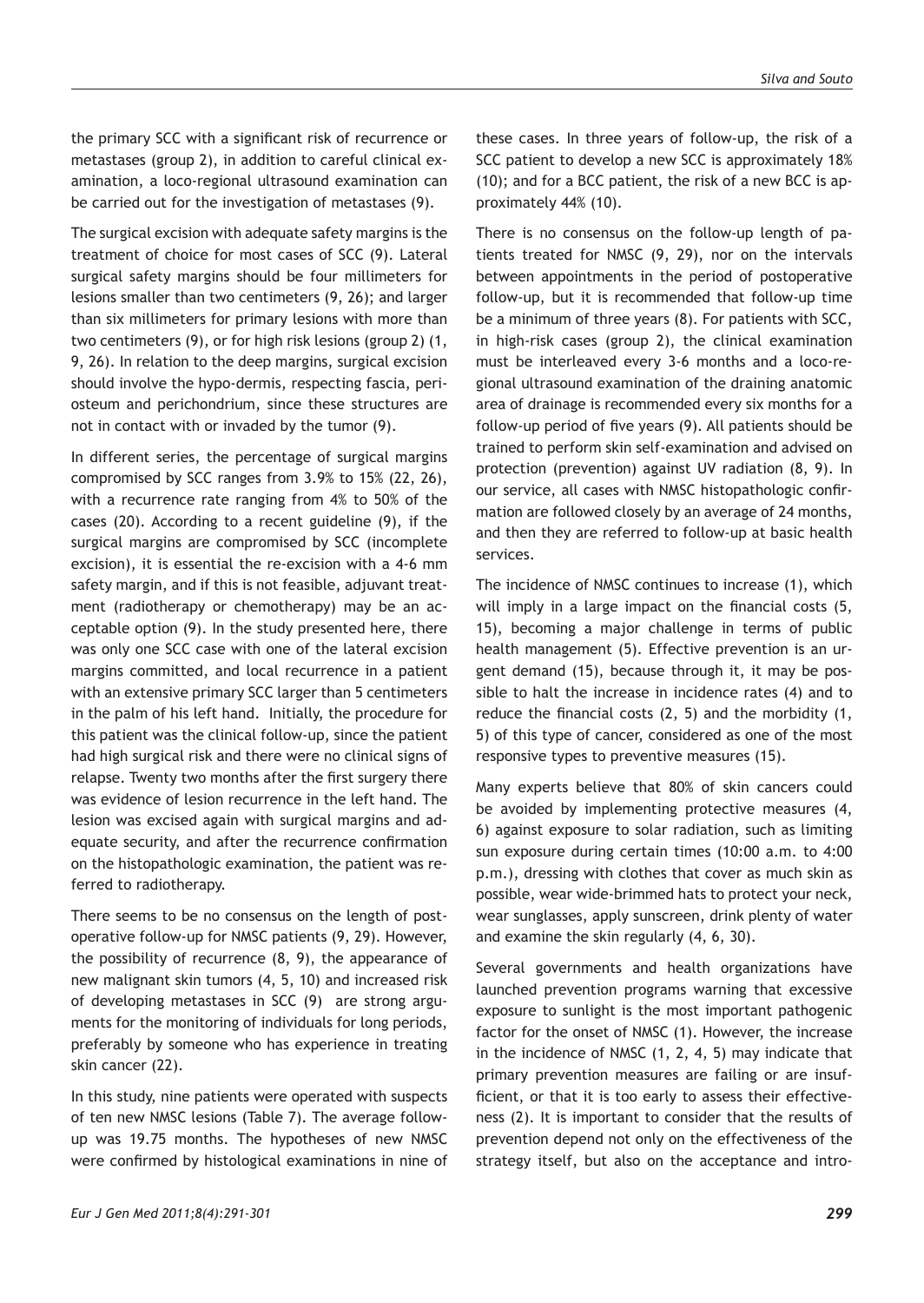duction of the protective measures among people at risk (15). The results of some studies indicate that the vast majority of adults do not regularly adopt protective measures against sun exposure (19, 30).

As reported here, other studies also showed that the majority of workers who carry out outdoor activities do not use proper sun protection (15). Unlike what was observed in this study, some studies were able to improve the acceptance and implementation of measures for sun protection after treatment of NMSC in population groups at risk (15). There are possibilities for improvement in the sun protection behavior and working conditions of workers at risk (15). The previous diagnosis of skin cancer may motivate individuals who work outdoors to take precautions against sun exposure, but these groups can not limit their sun exposure time and so, there is the need for action by employers, such as limiting or minimizing workers' exposure to the sun during times of peak UV radiation (from 10:00 a.m. to 04:00 p.m.), whenever possible (15).

Important and relatively unknown aspects are the perceptions of risk and preventive behaviors for patients with personal history of NMSC (10). Some studies have shown that preventive measures can reduce the risk of new lesions in these patients (10, 15). The fear of developing cancers in the future and the effects of disease and/or of its treatment in social interactions, and in the perception of body image can motivate patients to adopt strategies for primary prevention of cancer, such as sun protection behaviors, stop smoking and improve diet (10).

Twelve of the patients in this study, who had an NMSC diagnosis confirmed by anatomopathological examination, even being aware of the prevention methods after having been treated surgically, protected themselves in no time by following the methods taught; the other eight patients with confirmed NMSC diagnosis started to make some sporadic and irregular use of prevention methods. Apparently, the diagnosis of NMSC and the fact that these patients had undergone surgical excision of the lesions did not affect the adoption of preventive measures and/or changes in sun exposure habits, contradicting reports from other studies (10). Programs for the adoption of preventive measures against sun exposure should be promoted primarily during childhood and adolescence because during these phases they are more effective and of easier assimilation (31, 33). Our study was limited to a specific selected demographic population, with predominance of fair-skinned individuals and it can not be extrapolated to more diversified populations regarding other photo-types.

In conclusion, the accuracy of clinical diagnosis for NMSC, when compared with the results of anatomopathological examinations, was considered satisfactory. The surgical treatment with predetermined safety margins was effective in most cases. The diagnosis and the surgical treatment have not determined a positive impact on the adoption of preventive measures for NMSC.

#### *REFERENCES*

- *1. Madan V, Lear JT, Szeimies RM. Non-melanoma skin cancer. Lancet 2010;375(9715):673-85*
- *2. Aceituno-Madera P, Buendía-Eisman A, Arias-Santiago S, Serrano-Ortega S. Changes in the incidence of skin cancer between 1978 and 2002. Actas Dermosifiliogr 2010; 101(1):39-46*
- *3. de Vries E, van de Poll-Franse LV, Louwman WJ, de Gruijl FR, Coebergh JW. Predictions of skin cancer incidence in the Netherlands up to 2015. Br J Dermatol 2005; 152(3):481-8*
- *4. Diepgen TL, Mahler V. The epidemiology of skin cancer. Br J Dermatol 2002;146 (Suppl 61):1-6*
- *5. Trakatelli M, Ulrich C, del Marmol V, Euvrard S, Stockfleth E, Abeni D. Epidemiology of nonmelanoma skin cancer (NMSC) in Europe: accurate and comparable data are needed for effective public health monitoring and interventions. Br J Dermatol 2007;156 (Suppl 3):1-7*
- *6. Young C. Solar ultraviolet radiation and skin cancer. Occup Med (Lond) 2009; 59(2):82-8*
- *7. Mogensen M, Jemec GB. Diagnosis of nonmelanoma skin cancer/keratinocyte carcinoma: a review of diagnostic accuracy of nonmelanoma skin cancer diagnostic tests and technologies. Dermatol Surg 2007; 33(10):1158-74*
- *8. Telfer NR, Colver GB, Morton CA; British Association of Dermatologists. Guidelines for the management of basal cell carcinoma. Br J Dermatol 2008;159(1):35-48*
- *9. French Society of Dermatology. Guideline for the diagnosis and treatment of cutaneous squamous cell carcinoma and precursor lesions. Ann Dermatol Venereol 2009;136 Suppl 5:S166-86*
- *10. Rhee JS, Davis-Malesevich M, Logan BR, Neuburg M, Burzynski M, Nattinger AB. Behavior modification and risk perception in patients with nonmelanoma skin cancer. WMJ 2008;107(2):62-8*
- *11. Fitzpatrick TB. The validity and practicality of sunreactive skin types I through VI. Arch Dermatol 1988; 124(6):869-71*
- *12. Ministry of Health of Brazil. Estimate/2010 Incidence of Cancer in Brazil. (Instituto Nacional do Câncer web*